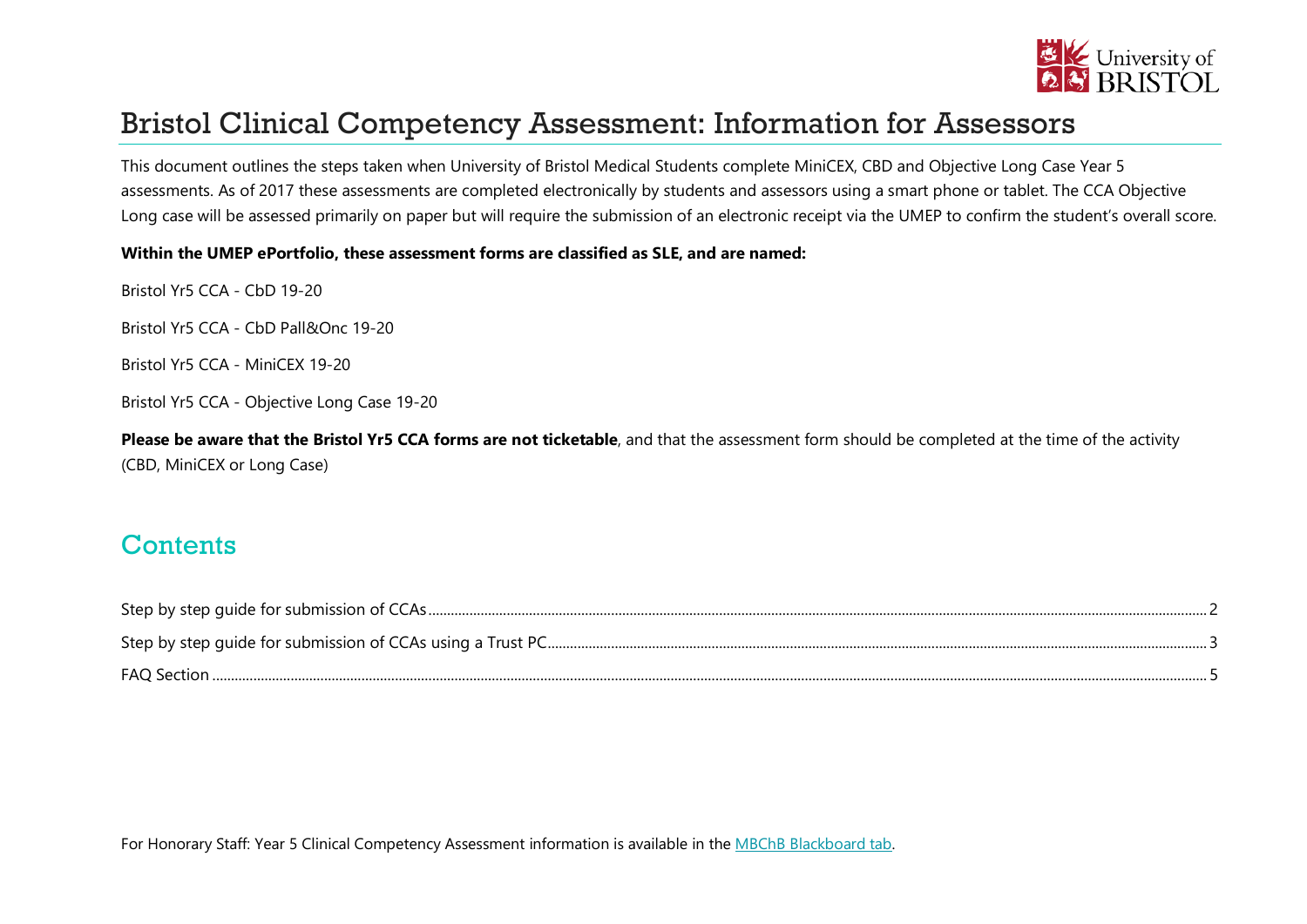# <span id="page-1-0"></span>Step by step guide for submission of CCAs



- 1. Students will have *prepared their [mobile device with the UMeP Mobile Assistant](https://www.ole.bris.ac.uk/bbcswebdav/xid-7966953_4)*
- 2. Students will then meet with you, their assessor, to begin the CCA. Students should make sure that their phone is set to airplane mode.
	- Palliative Care/Oncology CBDs require the completion of a specific Pall-Onc CBD electronic form.
- 3. Students will open the UMeP mobile assistant on their mobile device, and open the appropriate assessment form.
	- NB: CCA assessment forms are located in the SLE (Supervised Learning Event) category and are prefixed **'Bristol Yr5 CCA'** *3T*[There is also an instructional video for assessors](https://youtu.be/eFpQ4k5NnHg)*3T* to provide a visual guide to this process if required.
- 4. Students should complete the 'student information' section of the UMeP form on the mobile device, and then pass the device over to you.
- 5. As an assessor, you should then complete the CCA using the UMeP form on the mobile device, and when finished you **must tap the 'Save' button**.
- 6. If the student has placed the device in airplane mode as suggested, the device should be 'offline' during the assessment. When you tap Save, the assessment will be stored on the device waiting to be uploaded. Once the device regains wifi or data connectivity, the student can open the app and flip the offline/online button to Online. Once flipped, the assessments will automatically upload with no further action required.
- 7. **Optional:** for students to review completed assessment form online on their mobile device they can visit:
	- Visit [http://www.nhseportfolios.org](http://www.nhseportfolios.org/) and log in
	- Tap on the menu button, tap Profile, then tap My Filled Forms. (Note: on a larger device e.g. laptop when you are viewing the full-screen web page, you do not need to tap the Menu button, just go straight into the Profile menu.) Scroll down this page and you will see a list of all the forms you have completed with UMeP. Just tap the 'Read' button next to the form to open an archived copy.

PLEASE NOTE: It may be more appropriate in certain situations to use a Trust computer to log in to the UMEP and complete an assessment, for example when completing a CBD. This could be done away from the ward in a more convenient space, and it may be more straightforward for a student to log in, create the form and ask you to complete it there. It may also be simpler to complete using a physical keyboard than with a virtual phone keyboard. As long as the assessment form is completed, saved and submitted there is no problem completing assessments this way. This process is outlined below.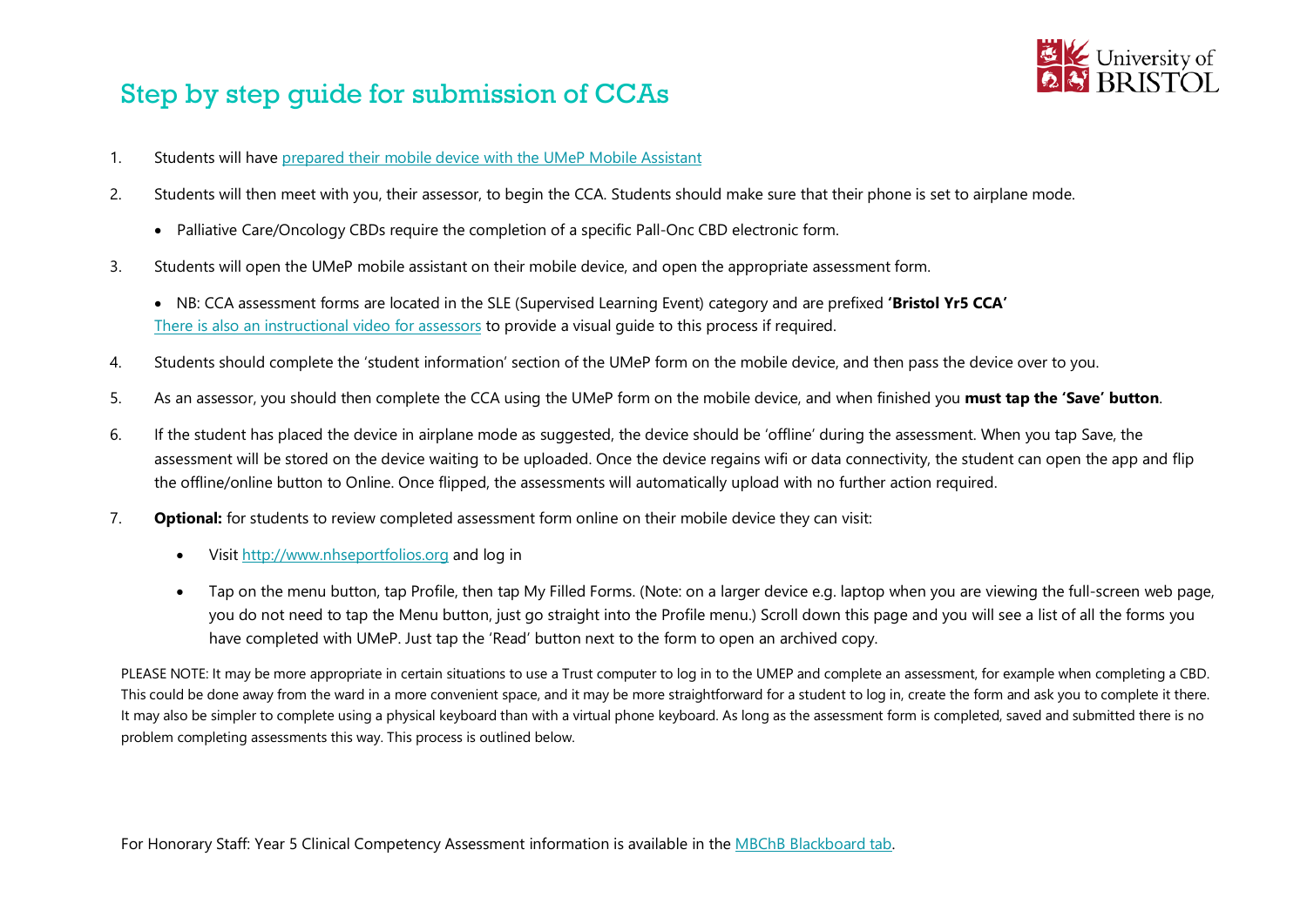

## <span id="page-2-0"></span>Step by step guide for submission of CCAs using a Trust PC

When assessing a Year 5 CCA you have the option of using a Trust PC to complete the assessment, as long as the student is able to log in to the UMEP on the PC in question.

In this instance, you should find a PC in a space suitable to hold the assessment, log in to the computer and ask the student to log in to the UMEP at *3T*[http://www.nhsesportfolios.org](http://www.nhsesportfolios.org/)*3T*

1. Once logged in students can create a new assessment form by clicking the Create Form button on the student home page

| <b>Undergraduate</b><br>$\mathsf{P}$<br>Medical <sup>1</sup><br>ePortfolio                   | <b>EXAMPLE University of NHS</b>                | Mr James Lepoittevin (UMeP Medical Student)<br>Log Out |
|----------------------------------------------------------------------------------------------|-------------------------------------------------|--------------------------------------------------------|
| Profile $\star$ Forms $\overline{\star}$ Curriculum $\overline{\star}$<br>Select Role $\sim$ | Reflective Practice ▼ Additional Achievements ▼ | Messages<br>Help $\star$                               |
| <b>Student Home</b>                                                                          |                                                 |                                                        |
| Tickets 1<br>Home<br>Activity<br>Messages                                                    | Courses and Seminars<br>My Draft Forms          |                                                        |
|                                                                                              |                                                 | + Create Form                                          |
|                                                                                              |                                                 | <b>Current Post</b>                                    |
|                                                                                              |                                                 | Grade:<br>Year 6                                       |

For Honorary Staff: Year 5 Clinical Competency Assessment information is available in the [MBChB Blackboard tab.](https://www.ole.bris.ac.uk/)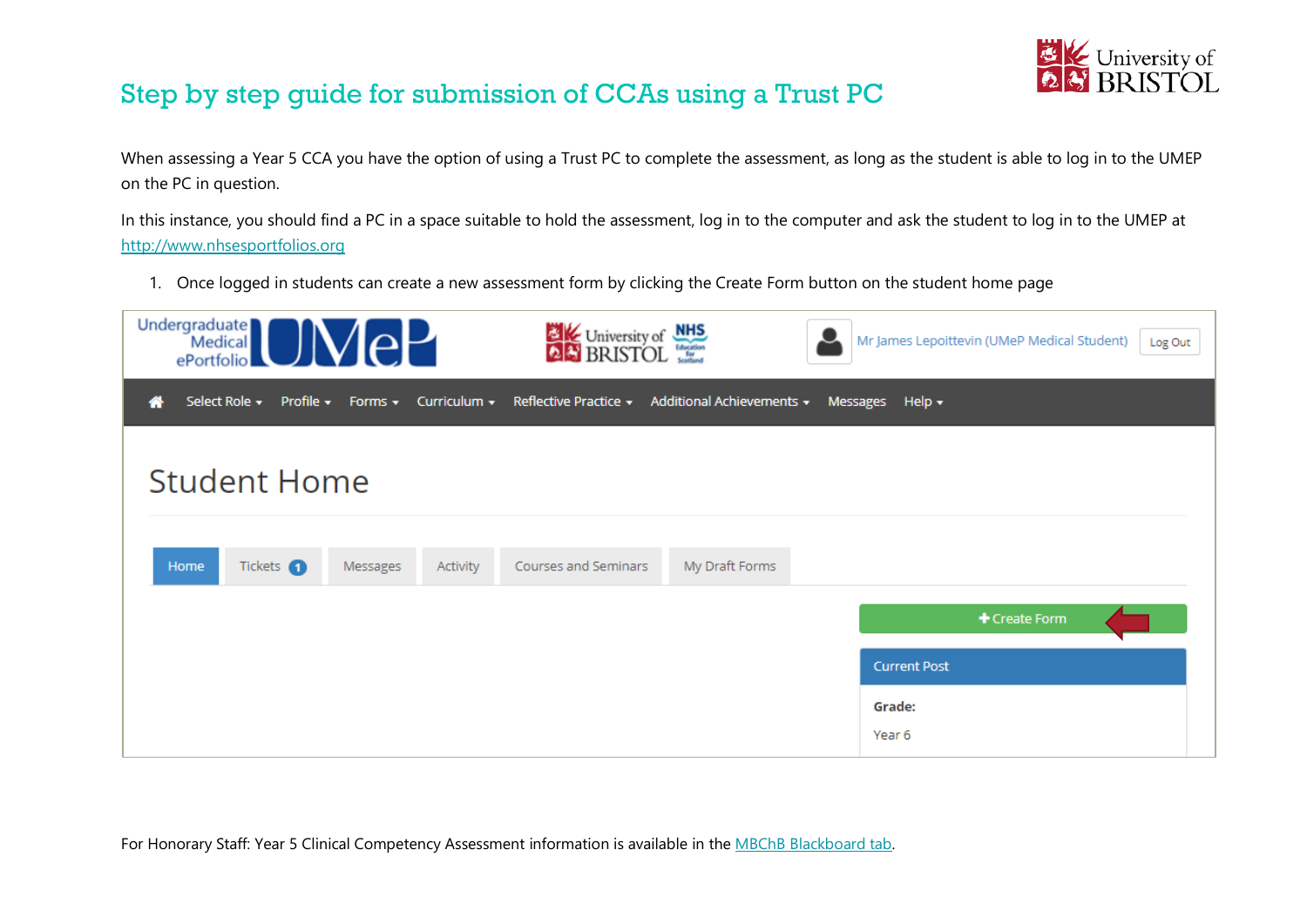

2. On the 'Create form' window that appears, the student should type cca and the CCA forms will appear in a drop down list as shown below. Click the required assessment form…

| 這                  |
|--------------------|
|                    |
| + Create<br>Cancel |
|                    |

3. … and Click '+Create' to open a new form. The student should enter their name and Academy, and you are then able to complete the assessment. As with the mobile version, once the form is completed remember to hit the green Save button at the end, else the assessment will be lost.

| # Select Role + Profile + Forms + Curriculum + Reflective Practice + Additional Achievements + Messages Help + |   | Select Role . Profile . Forms . Curriculum . Reflective Practice . Additional Achievements . Messages Help .<br>œ                                                    |
|----------------------------------------------------------------------------------------------------------------|---|----------------------------------------------------------------------------------------------------------------------------------------------------------------------|
| Form                                                                                                           |   | How could the medical student improve the way that they communicated and behaved towards you?*:                                                                      |
|                                                                                                                |   | Some improvements might be listed here                                                                                                                               |
| Bristol Yr5 CCA - MiniCEX 17-18                                                                                |   | Agreed Action (specifically where and how work is required to address any cause for concern)*:                                                                       |
| Final MBChB Clinical Competency Assessment - MiniCEX                                                           |   | Agreed actions for the student go here                                                                                                                               |
| Student Name*:                                                                                                 |   |                                                                                                                                                                      |
|                                                                                                                |   | Year 5 Workbook linkage for this Mini-CEX                                                                                                                            |
| Please select your Academy*:                                                                                   |   | Year 5 workbook linkage for this case based discussion: assessor, please indicate one only. <sup>4</sup> :                                                           |
| - Please Select -                                                                                              |   | EPA1: Gather a history and perform a mental state and physical examination (Mental State being the focus for this Mini-CEX)                                          |
| Date of Assessment*:                                                                                           |   | C EPA 2: Communicate clearly, sensitively and effectively with patients and relatives verbally and by other means                                                    |
| 21/07/2017                                                                                                     | m | 0 EPA 3: Prioritise a differential diagnosis following a clinical encounter, initiate appropriate management and self-management in<br>partnership with the patient. |
| Assessor Name <sup>s</sup> :                                                                                   |   | * EPA 4: Recommend and Interpret common diagnostic and screening tests                                                                                               |
|                                                                                                                |   | C Other EPA: Please give number below (from Year 5 workbook)                                                                                                         |
| Assessor Position (e.g. Consultant, GP, SAS, StR, CTF)*:                                                       |   | If 'other' EPA, please state here:                                                                                                                                   |
| Assessor GMC Number*:                                                                                          |   |                                                                                                                                                                      |
|                                                                                                                |   | Thank you for acting as an Assessor. Please save the form to complete the assessment.                                                                                |
| Assessor statement: I confirm I have reviewed the University of Bristol CCA Assessor guidance material*:       |   |                                                                                                                                                                      |
| C: Yes                                                                                                         |   |                                                                                                                                                                      |
| O No                                                                                                           |   | Cancel                                                                                                                                                               |

For Honorary Staff: Year 5 Clinical Competency Assessment information is available in the [MBChB Blackboard tab.](https://www.ole.bris.ac.uk/)